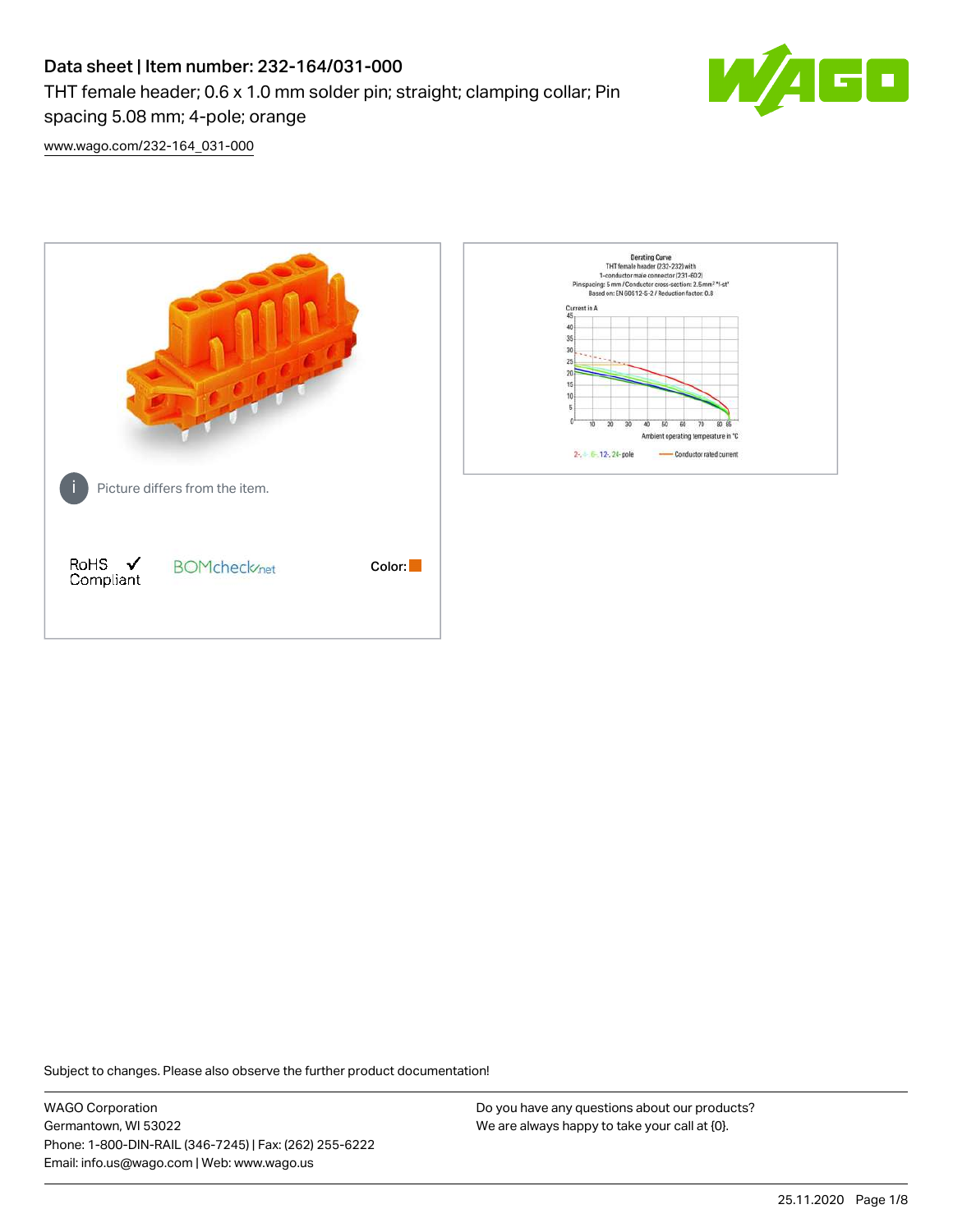



### Item description

- $\blacksquare$ Horizontal or vertical PCB mounting via straight or angled solder pins
- П For board-to-board and board-to-wire connections
- $\blacksquare$ Touch-proof PCB outputs
- $\blacksquare$ Easy-to-identify PCB inputs and outputs
- $\blacksquare$ With coding fingers

#### Safety information 1:

The MCS - MULTI CONNECTION SYSTEM includes connectors without breaking capacity in accordance with DIN EN 61984. When used as intended, these connectors must not be connected/disconnected when live or under load. The circuit design should ensure header pins, which can be touched, are not live when unmated.

## Data Electrical data

Subject to changes. Please also observe the further product documentation!

WAGO Corporation Germantown, WI 53022 Phone: 1-800-DIN-RAIL (346-7245) | Fax: (262) 255-6222 Email: info.us@wago.com | Web: www.wago.us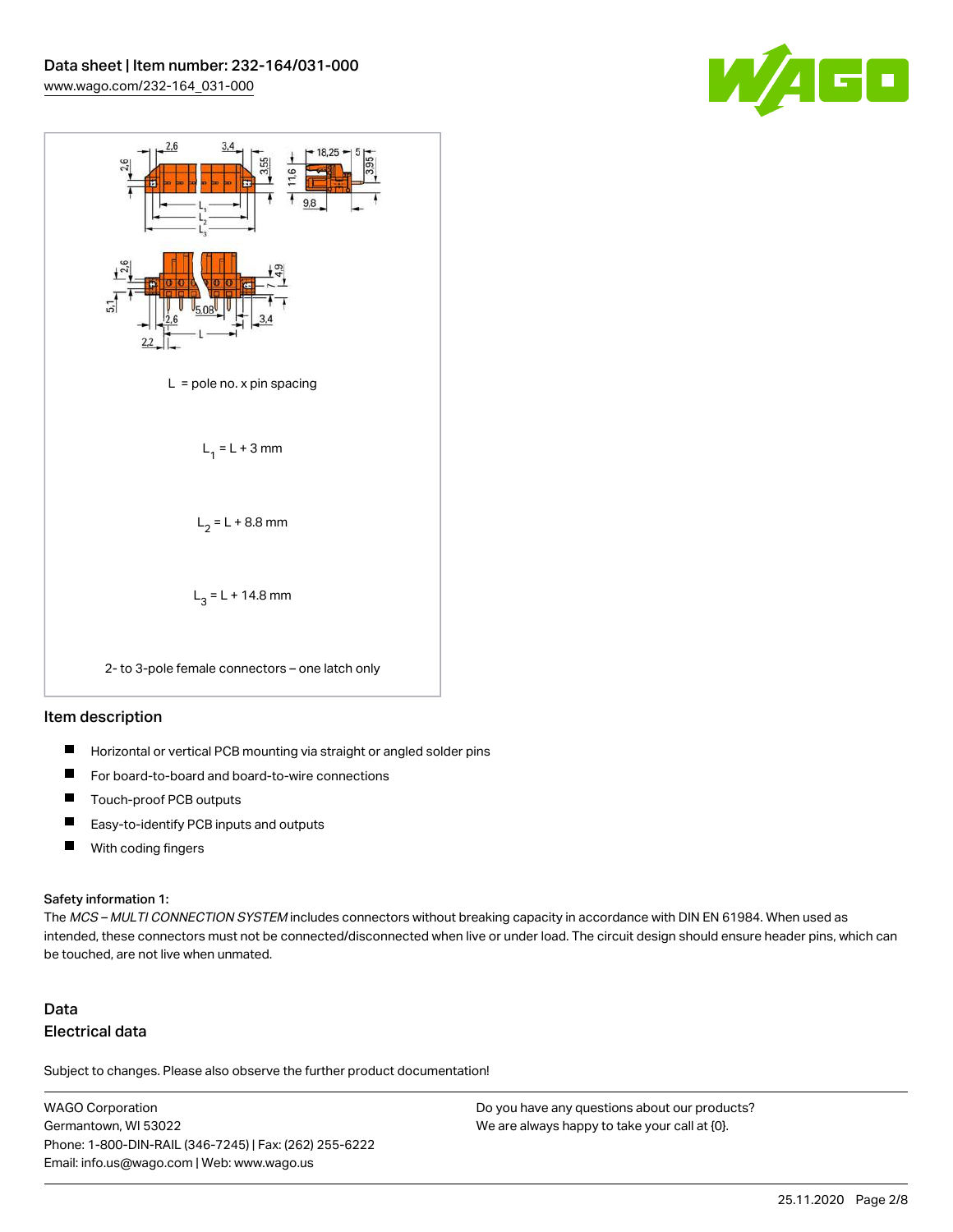

## Ratings per IEC/EN 60664-1

| Ratings per                 | IEC/EN 60664-1                                                        |
|-----------------------------|-----------------------------------------------------------------------|
| Rated voltage (III / 3)     | 320 V                                                                 |
| Rated surge voltage (III/3) | 4 <sub>k</sub> V                                                      |
| Rated voltage (III/2)       | 320 V                                                                 |
| Rated surge voltage (III/2) | 4 <sub>k</sub> V                                                      |
| Nominal voltage (II/2)      | 630 V                                                                 |
| Rated surge voltage (II/2)  | 4 <sub>k</sub> V                                                      |
| Rated current               | 12A                                                                   |
| Legend (ratings)            | $(III / 2)$ $\triangle$ Overvoltage category III / Pollution degree 2 |

## Ratings per UL 1059

| Approvals per                  | UL 1059 |
|--------------------------------|---------|
| Rated voltage UL (Use Group B) | 300 V   |
| Rated current UL (Use Group B) | 15 A    |
| Rated voltage UL (Use Group D) | 300 V   |
| Rated current UL (Use Group D) | 10 A    |

## Ratings per UL 1977

| Rated voltage UL 1977 | 600 <sup>V</sup><br>. |
|-----------------------|-----------------------|
| Rated current UL 1977 |                       |

## Ratings per CSA

| Approvals per                   | CSA   |
|---------------------------------|-------|
| Rated voltage CSA (Use Group B) | 300 V |
| Rated current CSA (Use Group B) | 15 A  |
| Rated voltage CSA (Use Group D) | 300 V |
| Rated current CSA (Use Group D) | 10 A  |

## Connection data

| Pole No.                          |  |
|-----------------------------------|--|
| Total number of connection points |  |
| Total number of potentials        |  |
| Number of connection types        |  |
| Number of levels                  |  |

Subject to changes. Please also observe the further product documentation!

| <b>WAGO Corporation</b>                                | Do you have any questions about our products? |
|--------------------------------------------------------|-----------------------------------------------|
| Germantown, WI 53022                                   | We are always happy to take your call at {0}. |
| Phone: 1-800-DIN-RAIL (346-7245)   Fax: (262) 255-6222 |                                               |
| Email: info.us@wago.com   Web: www.wago.us             |                                               |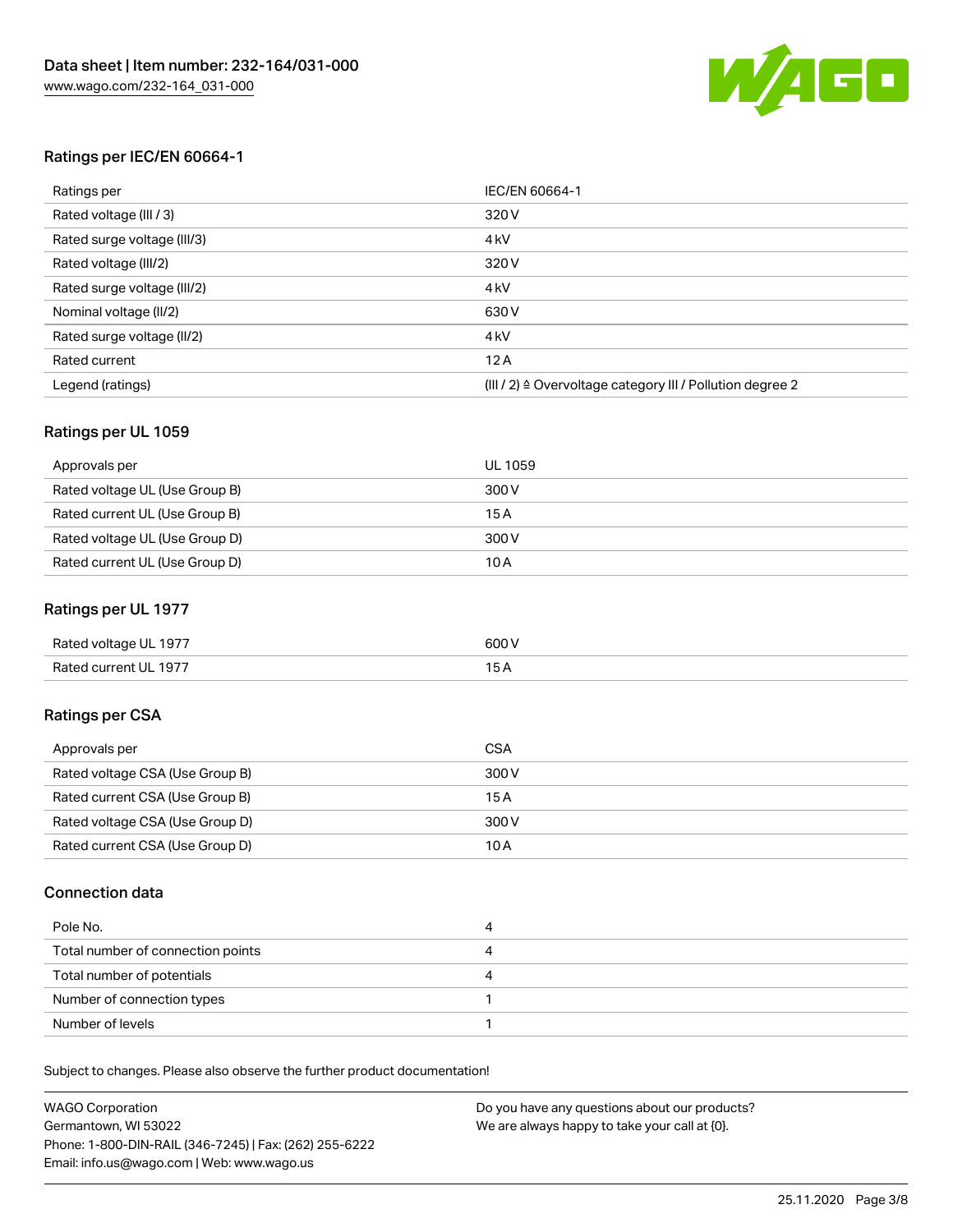

## Physical data

| Pin spacing                          | 5.08 mm / 0.2 inch    |
|--------------------------------------|-----------------------|
| Width                                | 35.12 mm / 1.383 inch |
| Height                               | 23.25 mm / 0.915 inch |
| Height from the surface              | 18.25 mm / 0.719 inch |
| Depth                                | 11.6 mm / 0.457 inch  |
| Solder pin length                    | $5 \,\mathrm{mm}$     |
| Solder pin dimensions                | $0.6 \times 1$ mm     |
| Drilled hole diameter with tolerance | $1.3$ $(+0.1)$ mm     |

## Mechanical data

| Mounting type | Mounting flange       |
|---------------|-----------------------|
| Mounting type | Feed-through mounting |
|               | Panel mounting        |

## Plug-in connection

| Contact type (pluggable connector) | Female connector/socket |
|------------------------------------|-------------------------|
| Connector (connection type)        | for PCB                 |
| Mismating protection               | No.                     |
| Mating direction to the PCB        | 90°                     |

## PCB contact

| PCB contact                         | THT                                        |
|-------------------------------------|--------------------------------------------|
| Solder pin arrangement              | over the entire female connector (in-line) |
| Number of solder pins per potential |                                            |

## Material Data

| Color                       | orange           |
|-----------------------------|------------------|
| Material group              |                  |
| Insulation material         | Polyamide (PA66) |
| Flammability class per UL94 | V0               |
| Contact material            | Copper alloy     |
| Contact plating             | tin-plated       |
| Fire load                   | 0.078 MJ         |
| Weight                      | 4.3 <sub>g</sub> |

Subject to changes. Please also observe the further product documentation!

| <b>WAGO Corporation</b>                                | Do you have any questions about our products? |
|--------------------------------------------------------|-----------------------------------------------|
| Germantown, WI 53022                                   | We are always happy to take your call at {0}. |
| Phone: 1-800-DIN-RAIL (346-7245)   Fax: (262) 255-6222 |                                               |
| Email: info.us@wago.com   Web: www.wago.us             |                                               |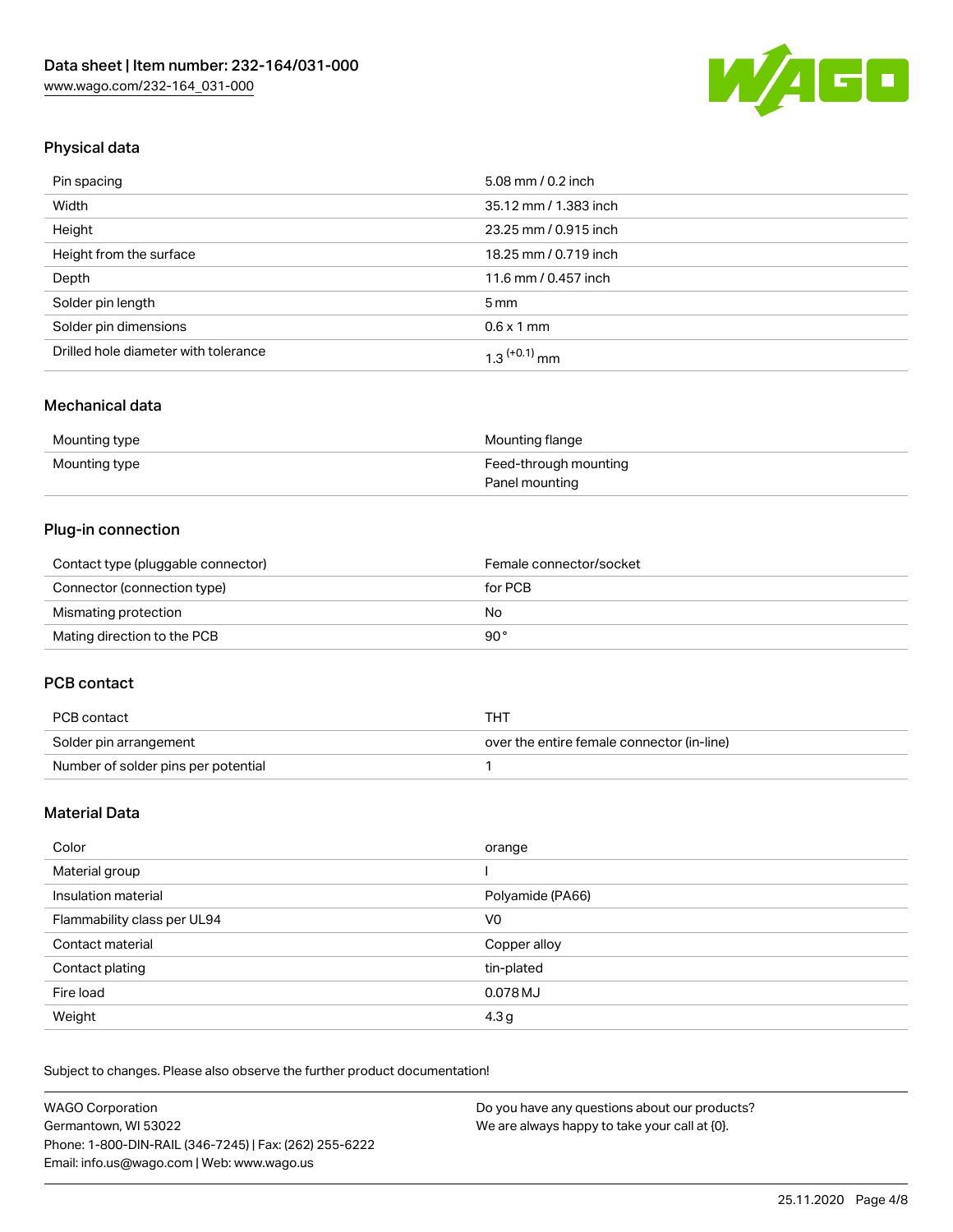

### Environmental Requirements

| Limit temperature range | -60  +85 °Ր |
|-------------------------|-------------|
|-------------------------|-------------|

### Commercial data

| Product Group         | 3 (Multi Conn. System) |
|-----------------------|------------------------|
| Packaging type        | <b>BOX</b>             |
| Country of origin     | DE                     |
| <b>GTIN</b>           | 4044918623834          |
| Customs tariff number | 85366990990            |

#### Approvals / Certificates

#### Ship Approvals

|                           |                             |                                 | Certificate |
|---------------------------|-----------------------------|---------------------------------|-------------|
| Logo                      | Approval                    | <b>Additional Approval Text</b> | name        |
| ABS.                      | <b>ABS</b>                  | $\overline{\phantom{a}}$        | $19 -$      |
|                           | American Bureau of Shipping |                                 | HG15869876- |
|                           |                             |                                 | <b>PDA</b>  |
|                           |                             |                                 |             |
|                           | <b>BV</b>                   | IEC 60998                       | 11915/D0 BV |
| 瓕                         | Bureau Veritas S.A.         |                                 |             |
|                           |                             |                                 |             |
| <b>BUREAU</b><br>VERITAST |                             |                                 |             |

#### UL-Approvals

| Logo                  | Approval                             | <b>Additional Approval Text</b> | Certificate<br>name |
|-----------------------|--------------------------------------|---------------------------------|---------------------|
| $\boldsymbol{\theta}$ | UL<br>UL International Germany GmbH  | <b>UL 1977</b>                  | E45171              |
| □                     | UR<br>Underwriters Laboratories Inc. | <b>UL 1059</b>                  | E45172<br>sec. 18   |

## **Counterpart**



## Item no.231-634

1-conductor male connector; 2.5 mm²; Pin spacing 5.08 mm; 4-pole; 2,50 mm²; orange [www.wago.com/231-634](https://www.wago.com/231-634)

Subject to changes. Please also observe the further product documentation!

WAGO Corporation Germantown, WI 53022 Phone: 1-800-DIN-RAIL (346-7245) | Fax: (262) 255-6222 Email: info.us@wago.com | Web: www.wago.us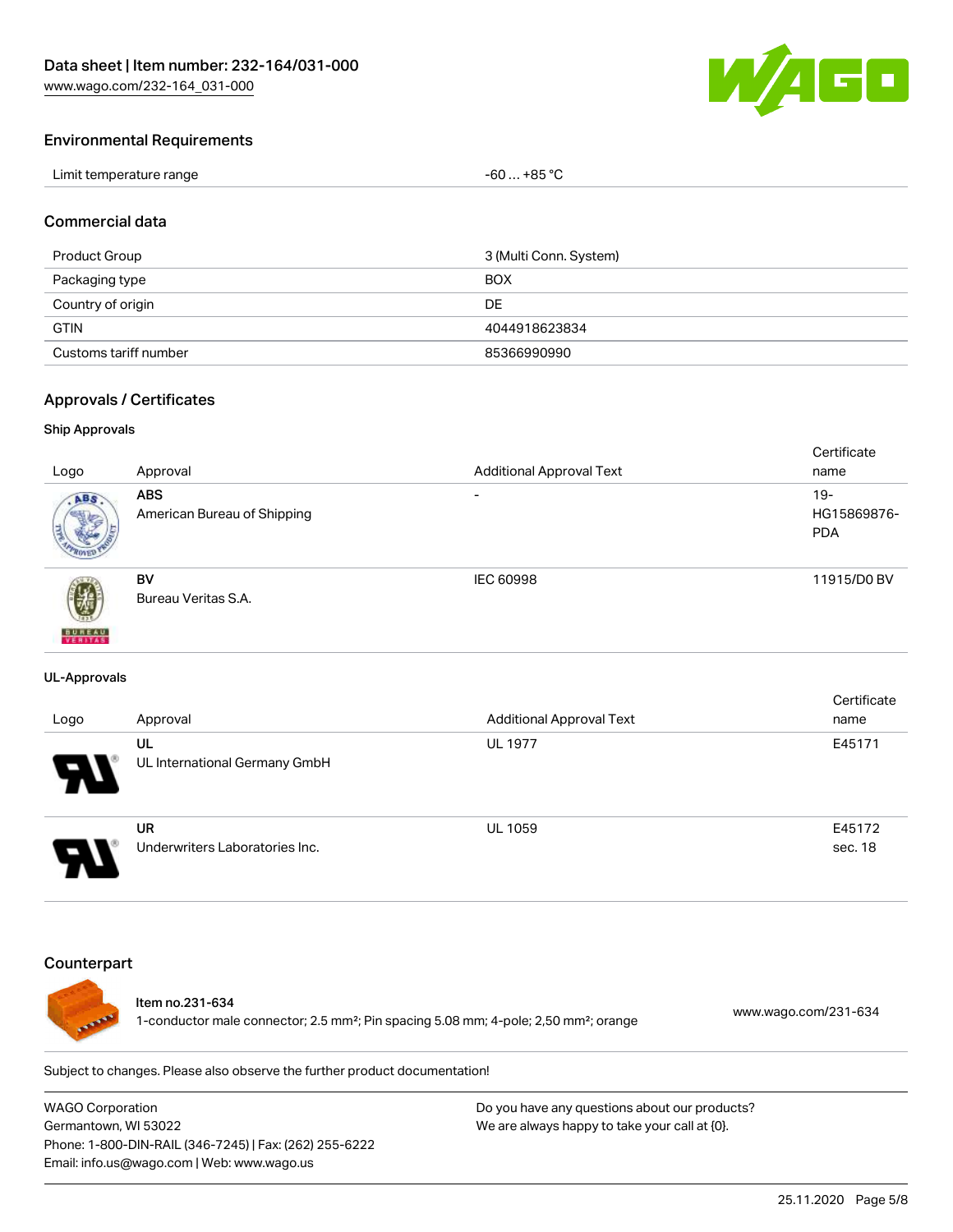

## Compatible products

| assembling |                                                                                                                            |                      |
|------------|----------------------------------------------------------------------------------------------------------------------------|----------------------|
|            | Item no.: 231-194<br>Self-tapping screw; B 2.2x13, fixing hole 1.8 mm $\varnothing$                                        | www.wago.com/231-194 |
|            | Item no.: 231-195<br>Screw with nut; M2x12; for fixing element                                                             | www.wago.com/231-195 |
|            | Item no.: 231-295<br>Screw with nut                                                                                        | www.wago.com/231-295 |
| check      |                                                                                                                            |                      |
|            | Item no.: 210-136<br>Test plug; 2 mm $\varnothing$ ; with 500 mm cable                                                     | www.wago.com/210-136 |
|            | Item no.: 210-137<br>Test plug; 2.3 mm $\varnothing$ ; with 500 mm cable                                                   | www.wago.com/210-137 |
|            | Item no.: 231-661<br>Test plugs for female connectors; for 5 mm and 5.08 mm pin spacing; 2,50 mm <sup>2</sup> ; light gray | www.wago.com/231-661 |

## Downloads Documentation

## Additional Information

| Technical explanations                                                                                                                                                 | Apr 3, 2019 | pdf<br>3.6 MB | Download |
|------------------------------------------------------------------------------------------------------------------------------------------------------------------------|-------------|---------------|----------|
| <b>CAD files</b>                                                                                                                                                       |             |               |          |
| <b>CAD</b> data                                                                                                                                                        |             |               |          |
| 2D/3D Models 232-164/031-000                                                                                                                                           |             | <b>URL</b>    | Download |
| <b>CAE</b> data                                                                                                                                                        |             |               |          |
| EPLAN Data Portal 232-164/031-000                                                                                                                                      |             | <b>URL</b>    | Download |
| ZUKEN Portal 232-164/031-000                                                                                                                                           |             | URL           | Download |
| <b>PCB Design</b>                                                                                                                                                      |             |               |          |
| Symbol and Footprint 232-164/031-000                                                                                                                                   |             | URL           | Download |
| CAx data for your PCB design, consisting of "schematic symbols and PCB footprints",<br>allow easy integration of the WAGO component into your development environment. |             |               |          |
| Subject to changes. Please also observe the further product documentation!                                                                                             |             |               |          |
| <b>WAGO Corporation</b><br>Do you have any questions about our products?                                                                                               |             |               |          |

Germantown, WI 53022 Phone: 1-800-DIN-RAIL (346-7245) | Fax: (262) 255-6222 Email: info.us@wago.com | Web: www.wago.us

We are always happy to take your call at {0}.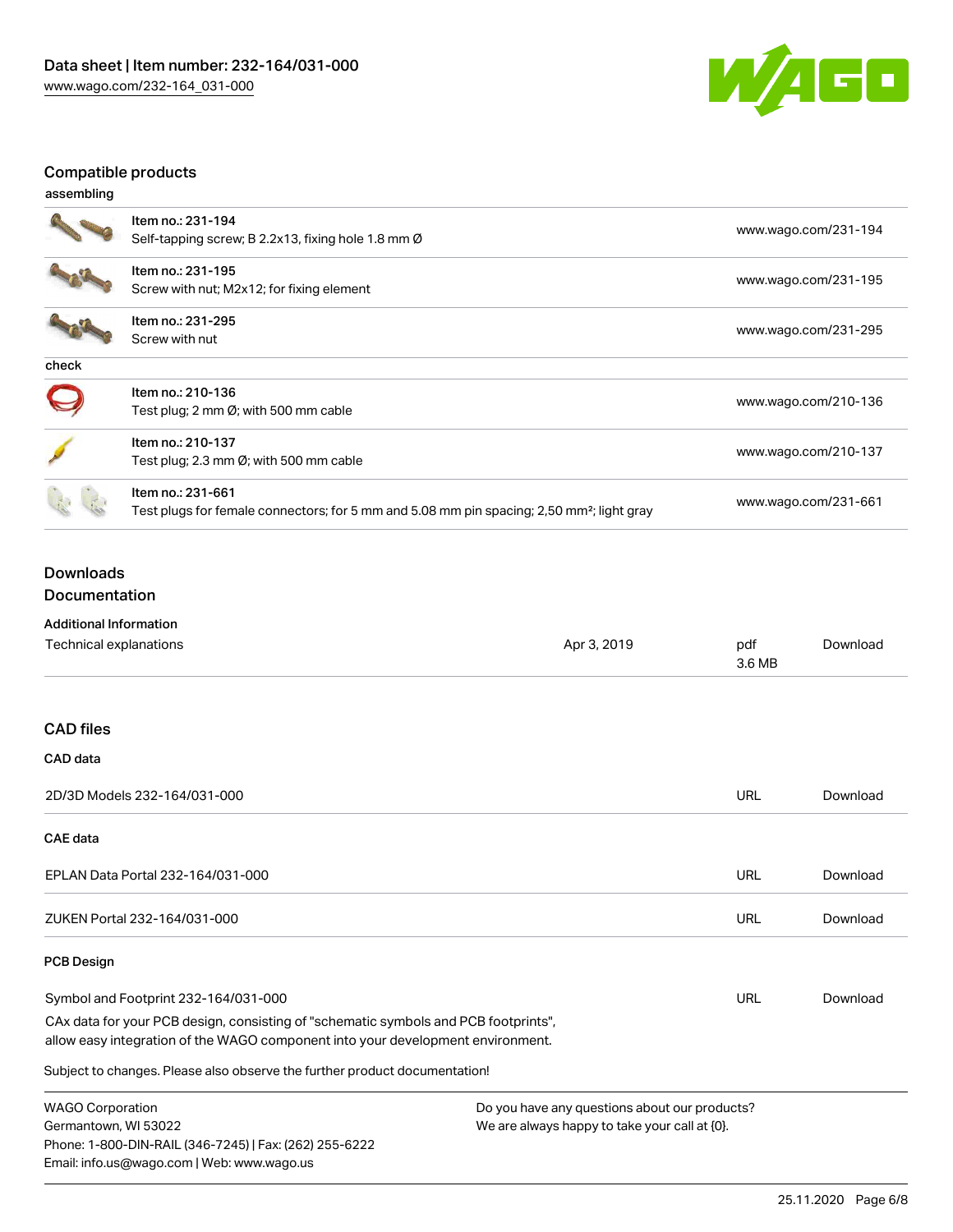#### Supported formats:

- $\blacksquare$ Accel EDA 14 & 15
- $\blacksquare$ Altium 6 to current version
- $\blacksquare$ Cadence Allegro
- $\blacksquare$ **DesignSpark**
- $\blacksquare$ Eagle Libraries
- $\blacksquare$ KiCad
- $\blacksquare$ Mentor Graphics BoardStation
- $\blacksquare$ Mentor Graphics Design Architect
- $\blacksquare$ Mentor Graphics Design Expedition 99 and 2000
- $\blacksquare$ OrCAD 9.X PCB and Capture
- $\blacksquare$ PADS PowerPCB 3, 3.5, 4.X, and 5.X
- $\blacksquare$ PADS PowerPCB and PowerLogic 3.0
- $\blacksquare$ PCAD 2000, 2001, 2002, 2004, and 2006
- $\blacksquare$ Pulsonix 8.5 or newer
- $\blacksquare$ STL
- 3D STEP П
- $\blacksquare$ TARGET 3001!
- $\blacksquare$ View Logic ViewDraw
- $\blacksquare$ Quadcept
- Zuken CadStar 3 and 4  $\blacksquare$
- Zuken CR-5000 and CR-8000 П

PCB Component Libraries (EDA), PCB CAD Library Ultra Librarian

## Installation Notes

Application

Subject to changes. Please also observe the further product documentation!

WAGO Corporation Germantown, WI 53022 Phone: 1-800-DIN-RAIL (346-7245) | Fax: (262) 255-6222 Email: info.us@wago.com | Web: www.wago.us